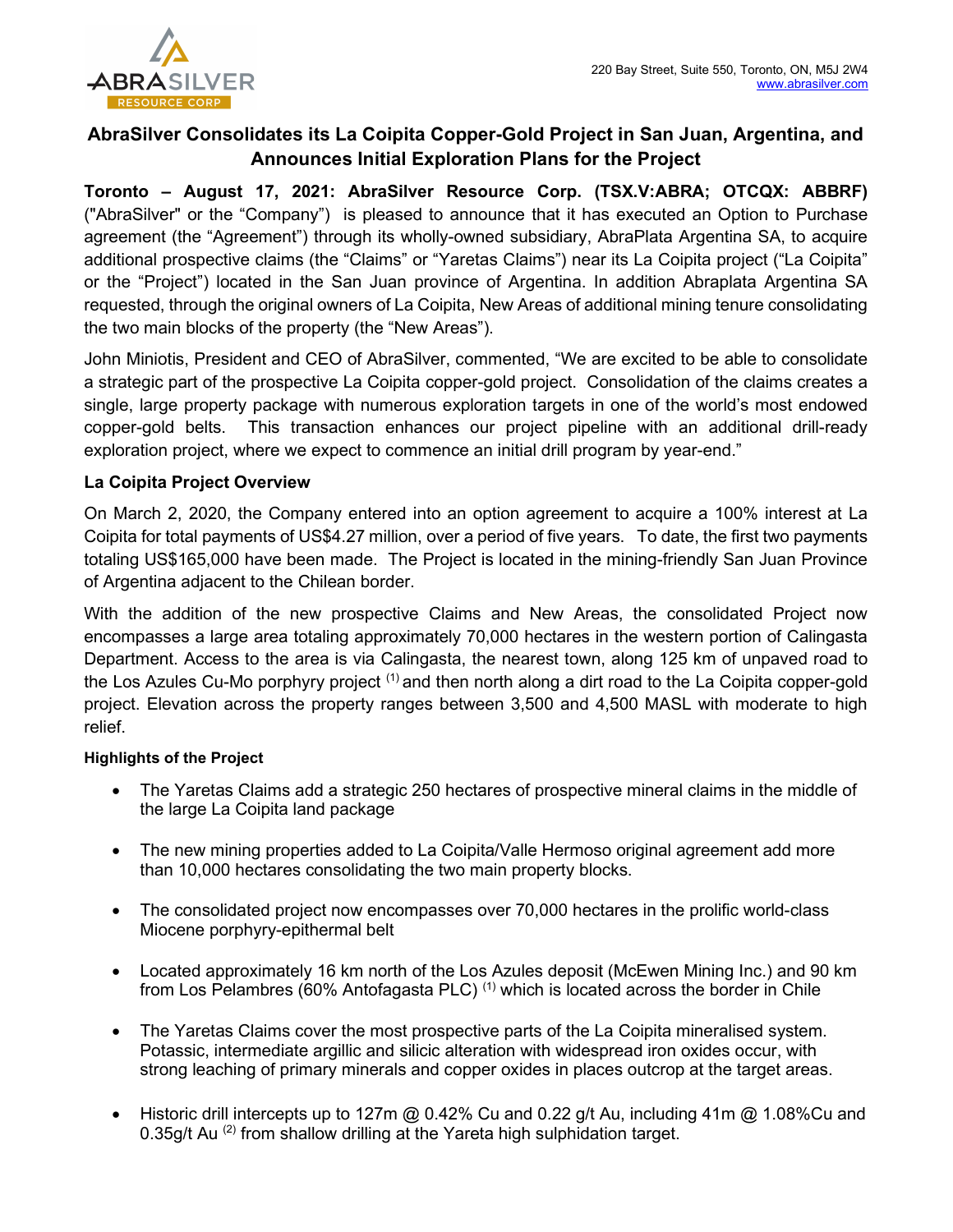## Figure 1 – Consolidated La Coipita Map (New Yaretas Claims in Red & New Areas in Orange)



#### Transaction Summary

The Company entered into the Option Agreement with an arm's length private owner (the "Vendor"). In order to exercise the option to acquire a 100% interest in the Yaretas Claims, the Company is required to complete the following payments:

| <b>Timing</b>     | Payments (US\$) |
|-------------------|-----------------|
| Paid upon signing | \$50,000        |
| August 2022       | \$75,000        |
| August 2023       | \$200,000       |
| August 2024       | \$400,000       |
| August 2025       | \$800,000       |
| August 2026       | \$1,500,000     |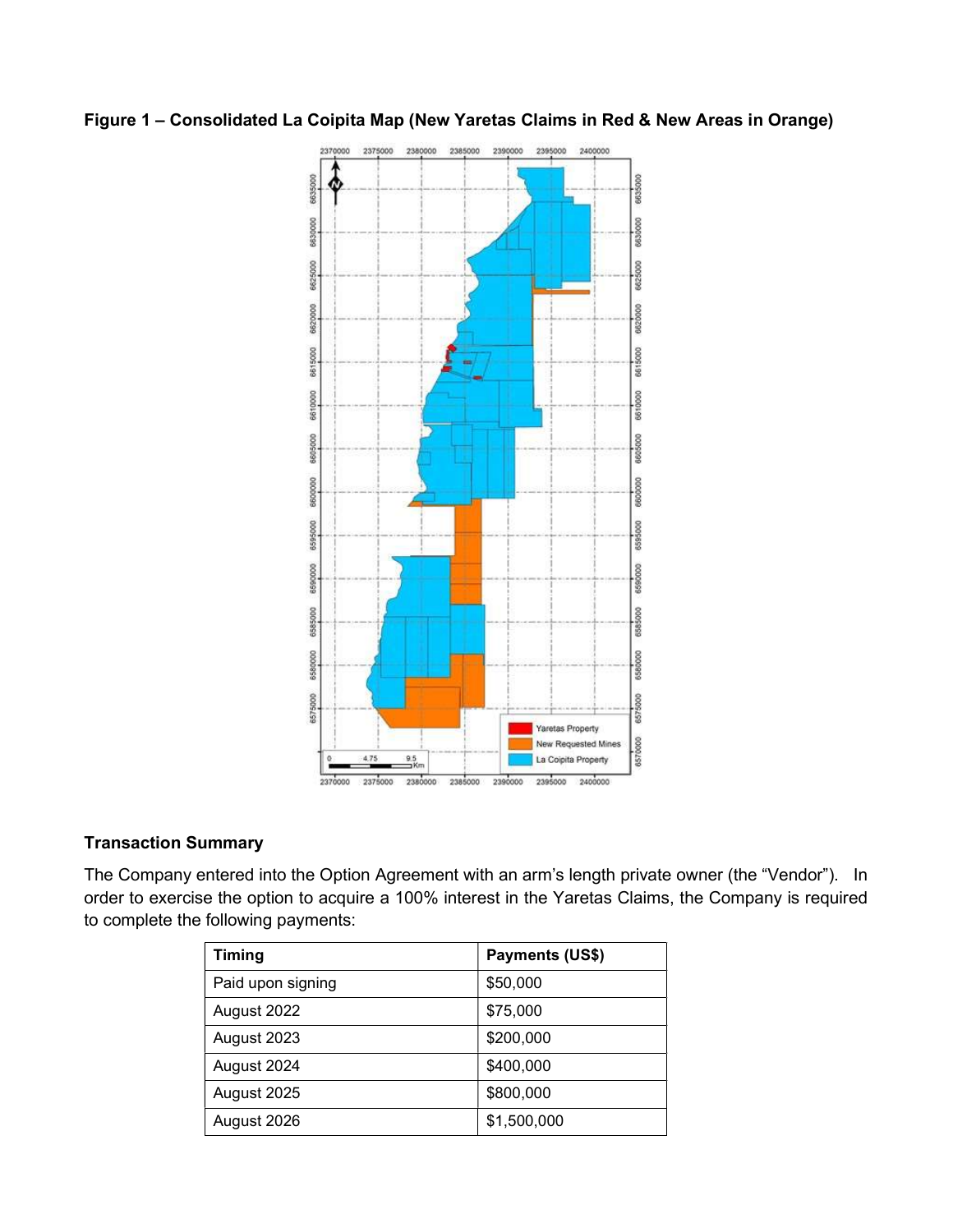As per the terms of the Agreement, the Vendor will retain a 1.10% net smelter return royalty on the Yaretas Claims and AbraSilver has an exclusive right to repurchase the royalty for US\$5,000,000 at any time.

### New Areas added to the original La Coipita Option Agreement

The Company filed, through the original owners of La Coipita, seven additional discovery claims and one exploration permit, adding more than 10,000 hectares of mining tenure ("New Areas") to the Project. The New Areas were incorporated to the original Option Agreement executed with said owners in 2020, with no further payments than those stipulated therein.

## La Coipita Exploration Update

AbraSilver is currently defining an initial exploration program and budget at La Coipita for the 2021- 2022 field season. The geological potential will be further assessed and drill sites selected in preparation for an initial 2,000m drill program expected to commence in Q4/2021.

The target areas identified on the La Coipita project have coincident geological, geochemical and geophysical features that are consistent with the presence of a copper-gold mineralised porphyry intrusive either at depth, beneath a gold-copper high sulphidation epithermal system as at Yareta, or as marginal inter-mineral porphyry phases such as Dona Rosa North and Quebrada Yareta south targets.

Previous exploration work on the Project was completed by subsidiaries of the following companies: Viceroy Resource Ltd (1995-1997), Vale S.A. (2007- 2009), and Teck Resources Ltd (2009- 2016). Numerous target areas have been identified on the Project from the previous work. The Yareta high sulphidation target is the only area that has been tested by drilling. The best intercepts are in hole 97-Y-3, with 127m @ 0.42% copper, 0.22g/t gold and 12.2g/t silver; including 41m @ 1.08% copper,0.35g/t gold and 24.2g/t silver, as shown in Table 1 below.

| <b>Hole ID</b> | From<br>(m) | To<br>(m) | <b>Interval</b><br>(m) | Cu<br>(%) | Au<br>(g/t) | Ag<br>(g/t) | CuEq* |
|----------------|-------------|-----------|------------------------|-----------|-------------|-------------|-------|
| $97 - Y - 3$   | 40          | 167       | 127                    | 0.42      | 0.22        | 12.2        | 0.69  |
| including      | 136         | 167       | 41                     | 1.08      | 0.35        | 24.2        | 1.55  |
| $97 - Y - 5$   | 195         | 237       | 42                     | 0.60      | 0.26        | 9.26        | 0.87  |
| $97 - Y - 8$   | 228         | 238       | 10                     | 0.97      | 0.12        | 4.53        | 1.10  |
| $97 - Y - 9$   | 27          | 64        | 37                     | 0.24      | 0.05        | 3.03        | 0.30  |

#### Table 1 – Historical Drill Results<sup>(2)</sup>

\*Note: CuEq calculated using \$1500/oz Au, \$3/lb Cu, \$18/oz Ag.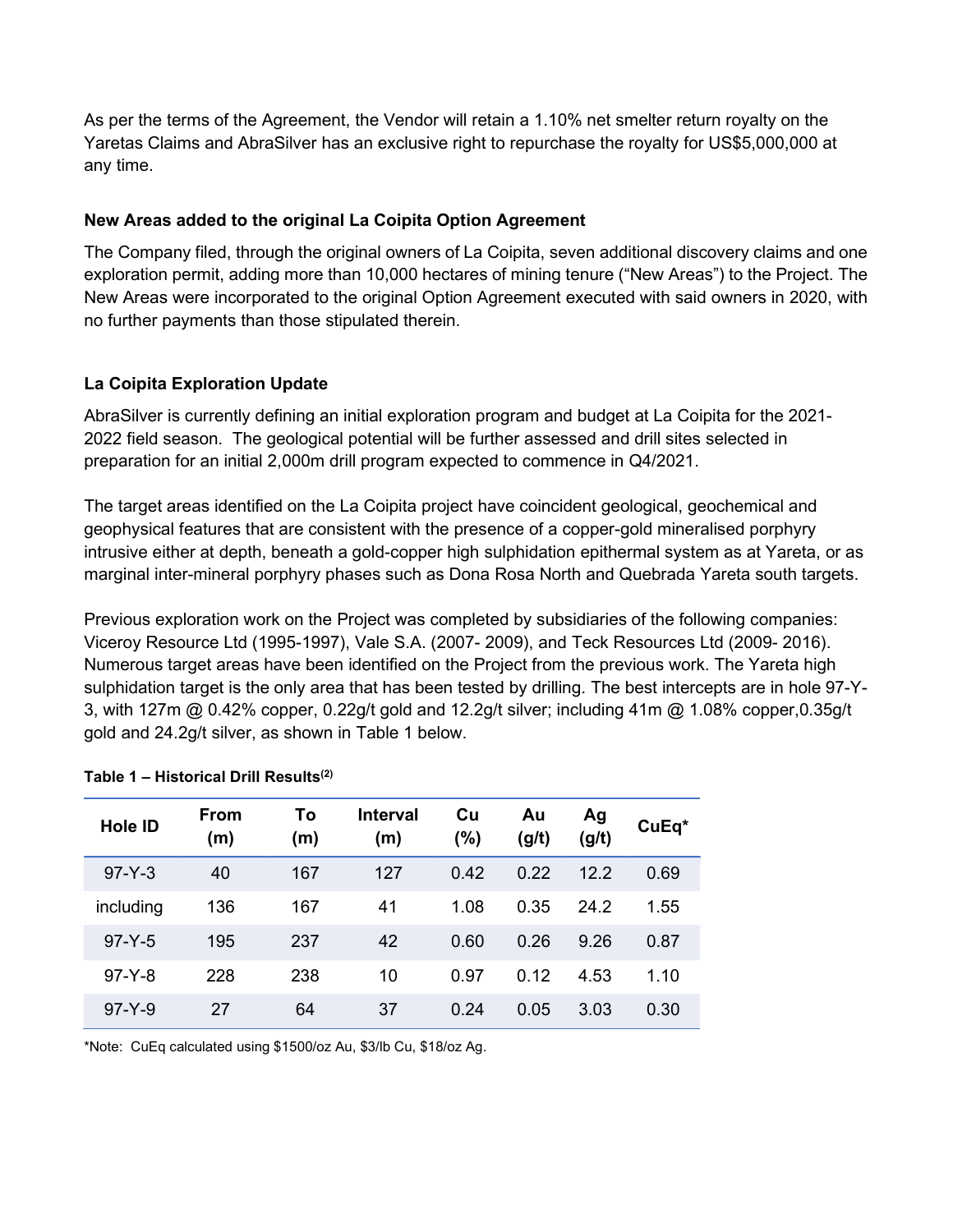### Figure 2 – La Coipita Exploration Targets



#### Notes:

- (1) Mineralization contained on nearby properties is not indicative of similar mineralization being found on the La Coipita Project
- (2) The historic drill results presented in the table above have not been independently verified by the Qualified Person for this release, and remain subject to independent verification. The drill results were originally published in a news release by Oro Belle Resources Corporation dated June 24, 1997. Oro Belle Resources Corporation was a 50% owner at the time of the announcement, through a wholly owned subsidiary who held a 50% Joint Venture interest.

Technical information in this news release has been approved by David O'Connor P.Geo., Chief Geologist for AbraSilver, and a Qualified Person as defined by National Instrument 43-101 Standards of Disclosure for Mineral Projects.

#### About AbraSilver

AbraSilver is a well-funded silver-gold focused advanced-stage exploration company. The Company is rapidly advancing its 100%-owned Diablillos silver-gold project in the mining-friendly Salta province of Argentina, which has an Indicated resource base of over 140Moz on a silver-equivalent basis and an initial open pit PEA study completed in 2018. The Company is led by an experienced management team and has long-term supportive shareholders including Mr. Eric Sprott and SSR Mining. In addition, AbraSilver owns a portfolio of earlier-stage copper-gold projects, including the Arcas project in Chile where Rio Tinto has an option to earn up to a 75% interest by funding up to US\$25 million in exploration. AbraSilver is listed on the TSX-V under the symbol "ABRA" and in the U.S. under the symbol "ABBRF".